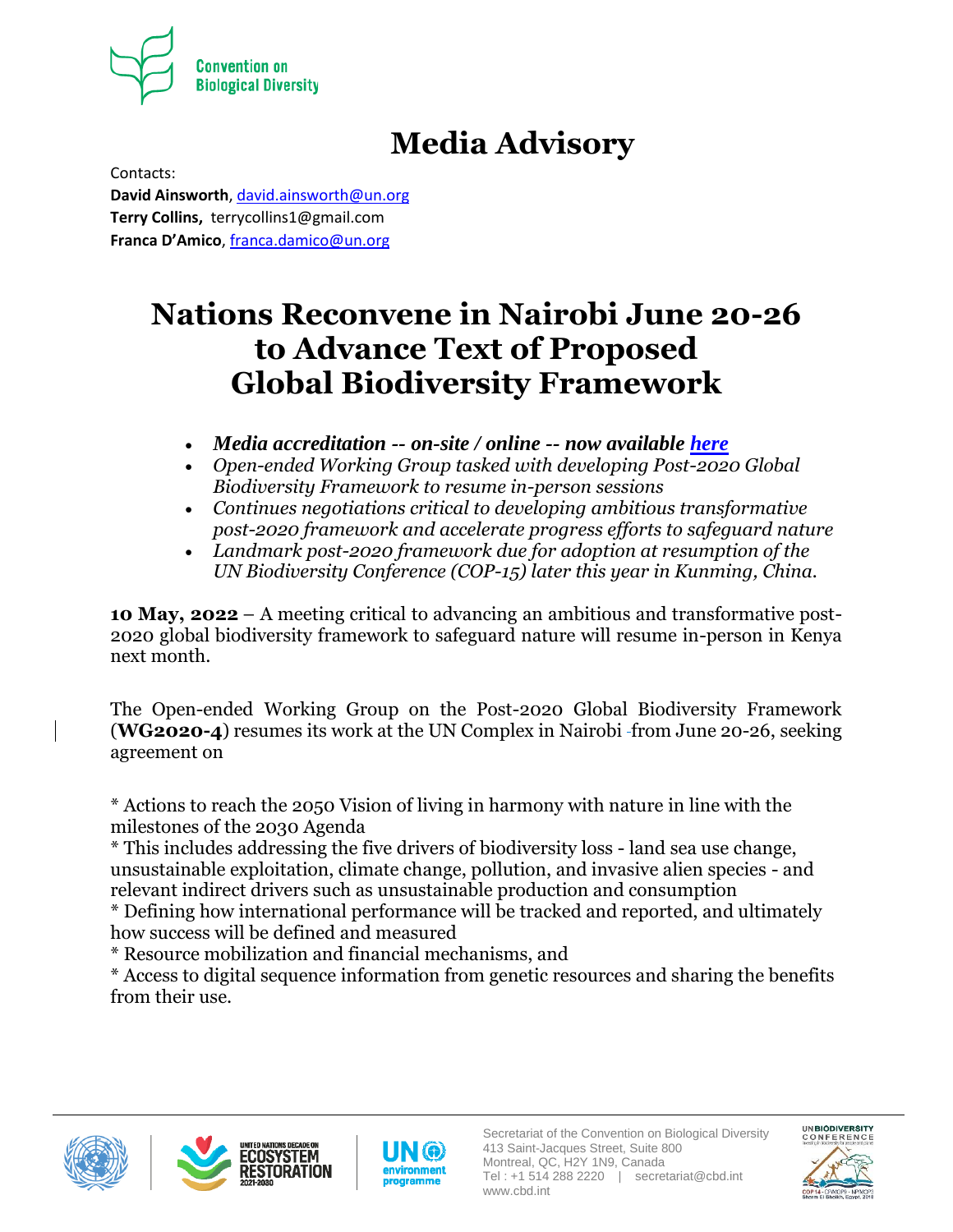The current draft text of the Framework is available [here.](https://www.cbd.int/doc/c/c949/b2cc/a311c0c411d3a81134e2c7f3/wg2020-03-l-02-en.pdf) It includes medium-term milestones to 2030, as well as 4 goals and 21 targets for addressing both direct and indirect drivers of biodiversity loss.

The framework is expected to be adopted at a resumed UN Biodiversity Summit later this year in Kunming, China, which includes the 15th Conference of Parties to the Convention on Biological Diversity.

#### **NOTES TO EDITORS**

### **Media accreditation, Nairobi, on-site and online**

Media participation at CBD meetings is subject to accreditation by the Secretariat and is strictly reserved for members of bona fide news organizations – print, photo, radio, TV, film, news agencies and online media.

To apply, please 1) [Sign in](https://accounts.cbd.int/signin) or [create a CBD account](https://accounts.cbd.int/signup) (you will receive a return email to activate the account) 2) Complete the [online media accreditation form](https://www.cbd.int/participation/geneva-2022/media) with the following information

**Media Outlet First Name Surname Type of accreditation requested (online or site) Gender Country Twitter ID Email address Telephone number Mobile number Type of medium Position Photocopy of a valid press card/work pass Photocopy of passport/national ID card (on-site accreditation only)**

Meeting documents available **[here](https://www.cbd.int/meetings/WG2020-04)** Information Note for Participants available **[here](https://www.cbd.int/doc/meetings/wg2020/wg2020-04/wg2020-04-info-note-en.pdf)** Live streaming of the plenary, working groups and press events: **[www.cbd.int/live](http://www.cbd.int/live)**

The WG2020 Co-Chairs, with support from the CBD Secretariat, have prepared 25 onepagers as **an information supplement to the first draft of the post-2020 global biodiversity framework** available **[here:](https://www.cbd.int/article/first-draft-global-biodiversity-framework-one-pagers)**